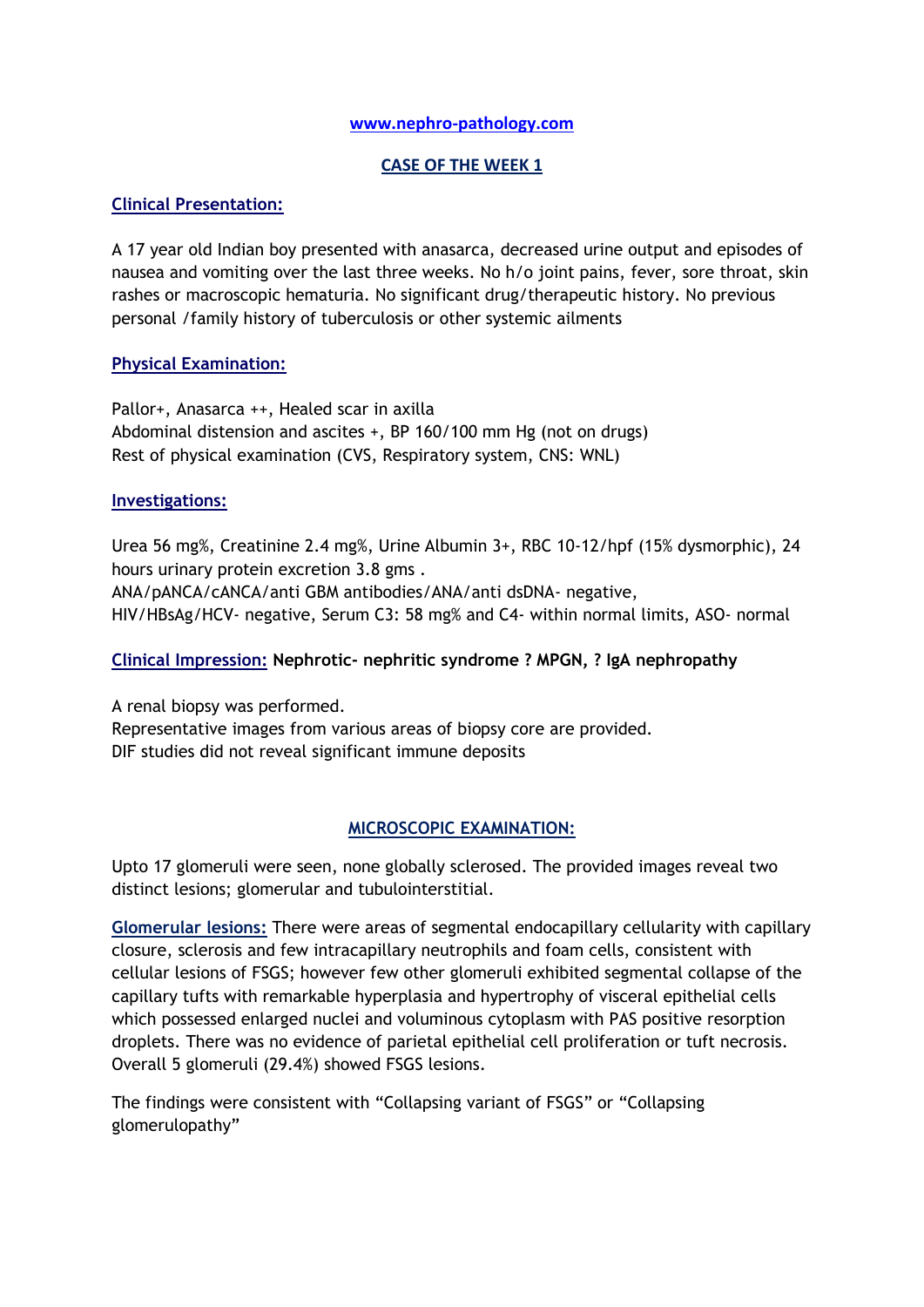**Tubulointerstitial lesions:** Discrete foci of interstitial epithelioid cell granulomas with no definite evidence of necrosis and associated mild chronic interstitial inflammation were seen (Granulomatous interstitial nephritis). In addition there were features of acute tubular injury and focal interstitial edema.



### **Final Diagnosis:**

**Collapsing glomerulopathy (collapsing variant of FSGS) with granulomatous nonnecrotizing epithelioid cells granulomas (granulomatous interstitial nephritis)**

### **Follow up:**

- The patient was evaluated further and during the course of investigations developed small posterior triangle cervical lymph nodes which on FNAC revealed necrotizing granulomatous inflammation. ZN stain was positive. On further query he revealed that axillary scar resulted from a swelling which was first noted about 3 months back , had spontaneously ruptured and was managed with local application of traditional medications.
- The patient was severely malnourished: BMI <16 kg/m2 and had marked hypoalbuminemia (0.8 g %) at presentation. He was given adequate nutritional support, treated with a combination of steroids and antitubercular therapy (ATT), and achieved remission of proteinuria and resolution of creatinine levels to 1.1 mg% on a follow up visit one month after initiation of treatment. The ATT (12 months) was completed and complete regression of enlarged lymph nodes was noted.
- Serum C3 levels tested at one month follow up (and on two subsequent occasions) were within normal limits.
- During a follow up of 2 years, he has had one relapse of nephrotic syndrome for which oral steroids were administered for 4 weeks with remission of proteinuria.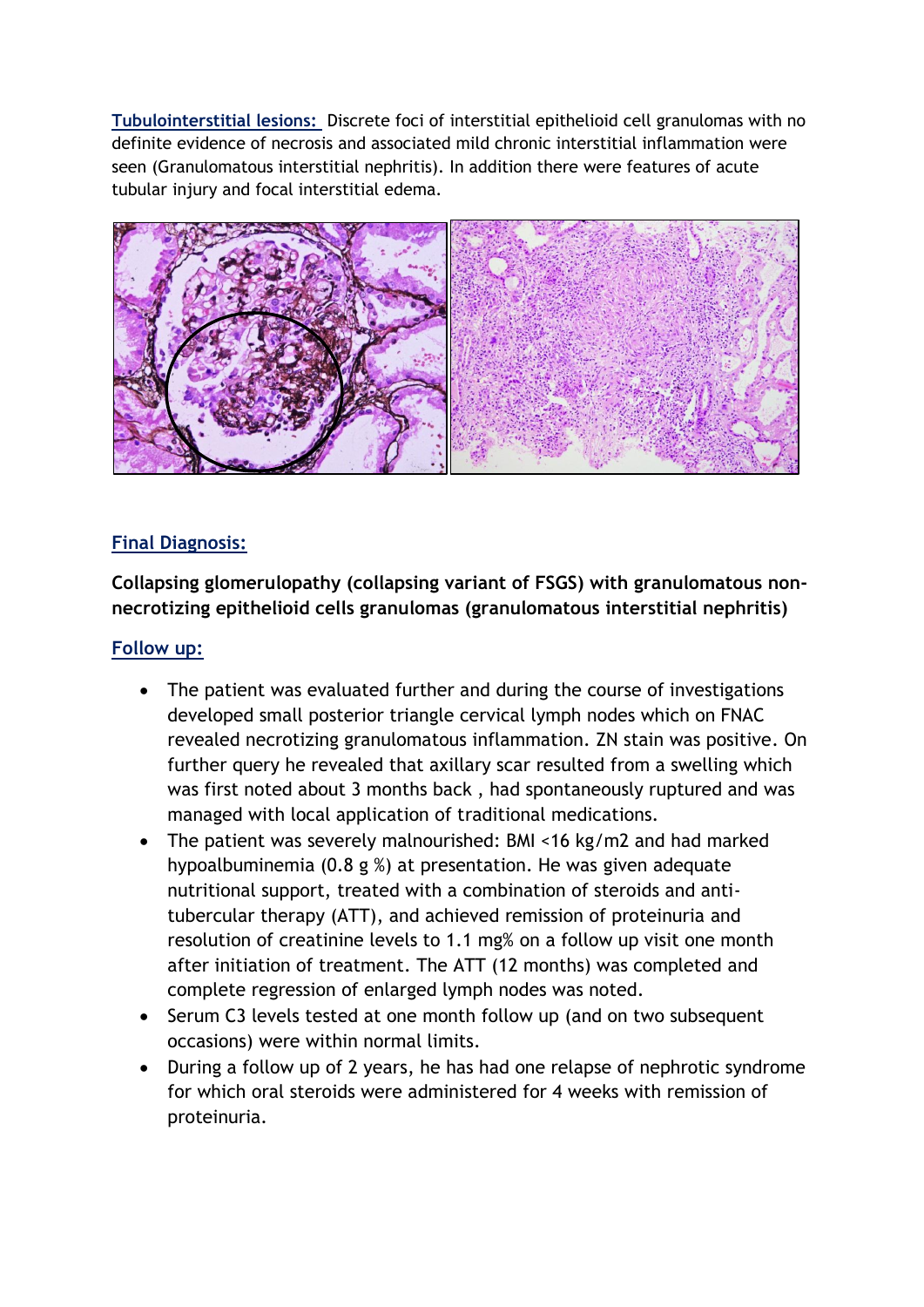# **Discussion:**

- Collapsing glomerulopathy (CG) is recognized as an unusually aggressive variant of focal and segmental glomerular sclerosis characterized histologically by hyperplasia and hypertrophy of visceral epithelial cells overlying wrinkled or collapsed capillary loops. The lesions can be segmental or global in distribution.
- CG was initially described in association with HIV infection **<sup>1</sup>** but now several other causes including non-viral infections, drugs etc. are identified. A classification of CG recognizes Idiopathic, Genetic (syndromic and nonsyndromic) and reactive forms.**<sup>2</sup>**
- Amongst the non-viral etiologies of CG, infections with Loa Loa, leishmaniasis, filariasis and mycobacterium tuberculosis have been reported. **<sup>2</sup>**
- In the present case, the glomerular pathology and interstitial granulomatous lesions are possibly etiologically linked to tubercular infection as evidenced by response to specific treatment, in spite of unfavourable histology (collapsing glomerulopathy) and severe clinical presentation. Cases tuberculosis associated CG responding well to ATT and corticosteroids have been published **3-4** .
- The low serum C3 at presentation was possibly a result of severe malnutrition status and normalized with remission of disease and improvement in nutritional status.

# **Key points:**

- Amongst infection related CG, tubercular infection is possibly unique, in being associated with a more favourable clinical course, as suggested by small volume of available literature.
- Strict and uniform criteria for histological diagnosis of CG should be applied. The algorithmic approach in the Colombia classification of FSGS **<sup>5</sup>** is a good guide.
- Awareness regarding causes of low C3 , unrelated to immune complex formation is useful: The following etiologies have been described in this context:**<sup>6</sup>**
	- o Atheroemboli
	- o HUS/TTP
	- o severe sepsis
	- o Severe malnutrition
	- o Hepatic failure
	- o Acute pancreatitis
	- o Inherited abnormalities of complement pathway components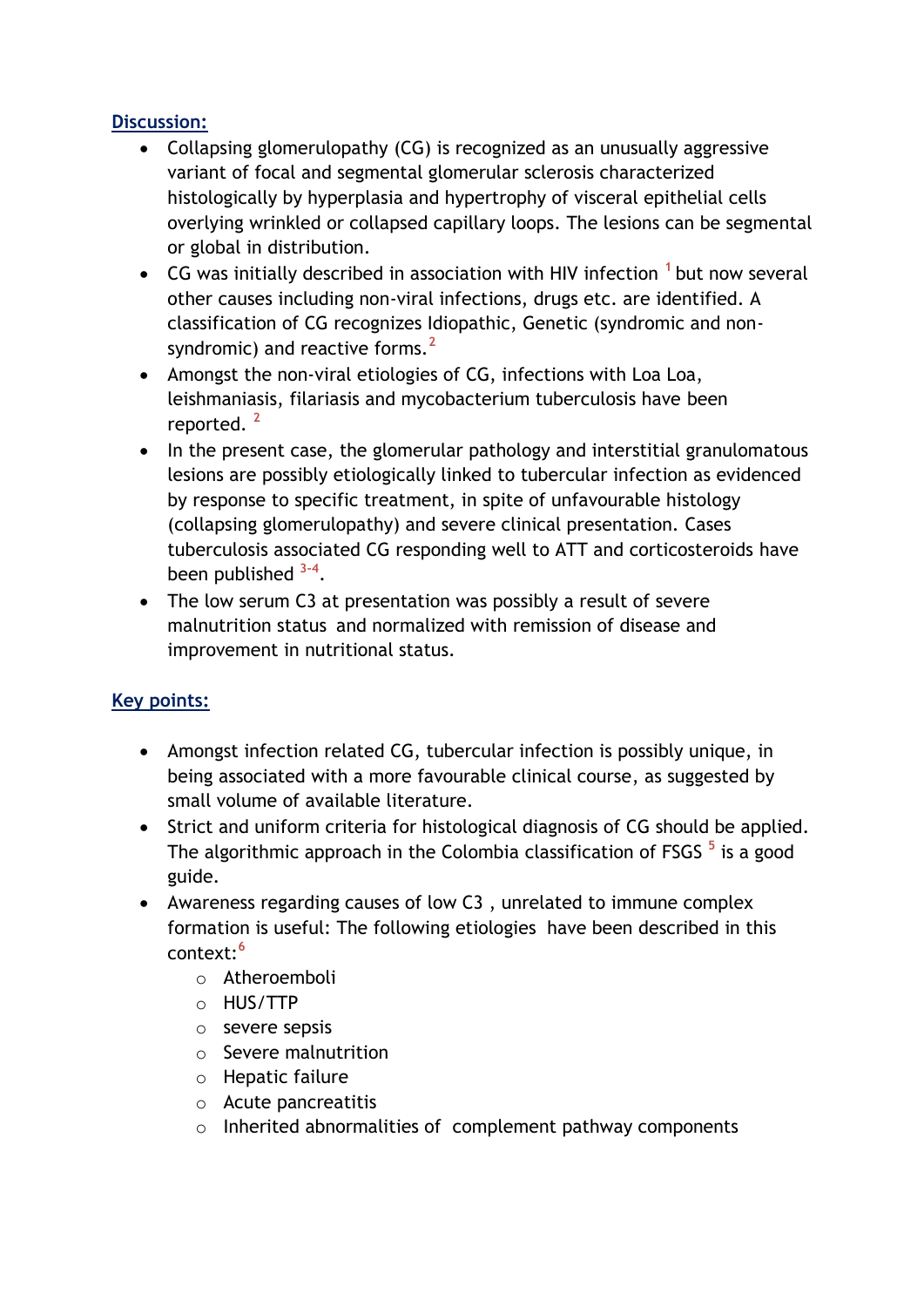# **References:**

- 1. Weiss MA, Daquioag E, Margolin EG, Pollak VE: Nephrotic syndrome, progressive irreversible renal failure, and glomerular "collapse": a new clinicopathologic entity? *AmJ Kidney Dis 1986; 7: 20–28.*
- *2.* Albaqumi M, Barisoni L. Current views on collapsing glomerulopathy. *J Am Soc Nephrol 2008; 19:1276–1281.*
- *3.* Coventry S, Shoemaker LR. Collapsing Glomerulopathy in a 16-Year-old Girl with Pulmonary Tuberculosis: The Role of Systemic Inflammatory Mediators. *Pediatric and Developmental Pathology 2004; 7:166-170.*
- *4.* Camila E. Rodrigues, Luís H.B.C. Sette, Juliana Torritani, Denise M.A.C. Malheiros, Sílvia M. Titan, Rui T. Barros, and Viktoria Woronik. Tuberculosis-Associated Collapsing Glomerulopathy: Remission after Treatment*. Renal Failure 2010;32:143-146.*
- 5. D'Agati VD, Fogo AB, Bruijn JA, et al. Pathologic classification of focal segmental glomerulosclerosis: a working proposal. Am J Kidney Dis 2004; 43:368–382.
- *6.* Herbert LA,Cosio FG, Neff JC. Diagnostic significance of hypocomplementemia. *Kidney International 1991; 39:811—821.*



# SUMMARY OF SUBMITTED DIAGNOSIS